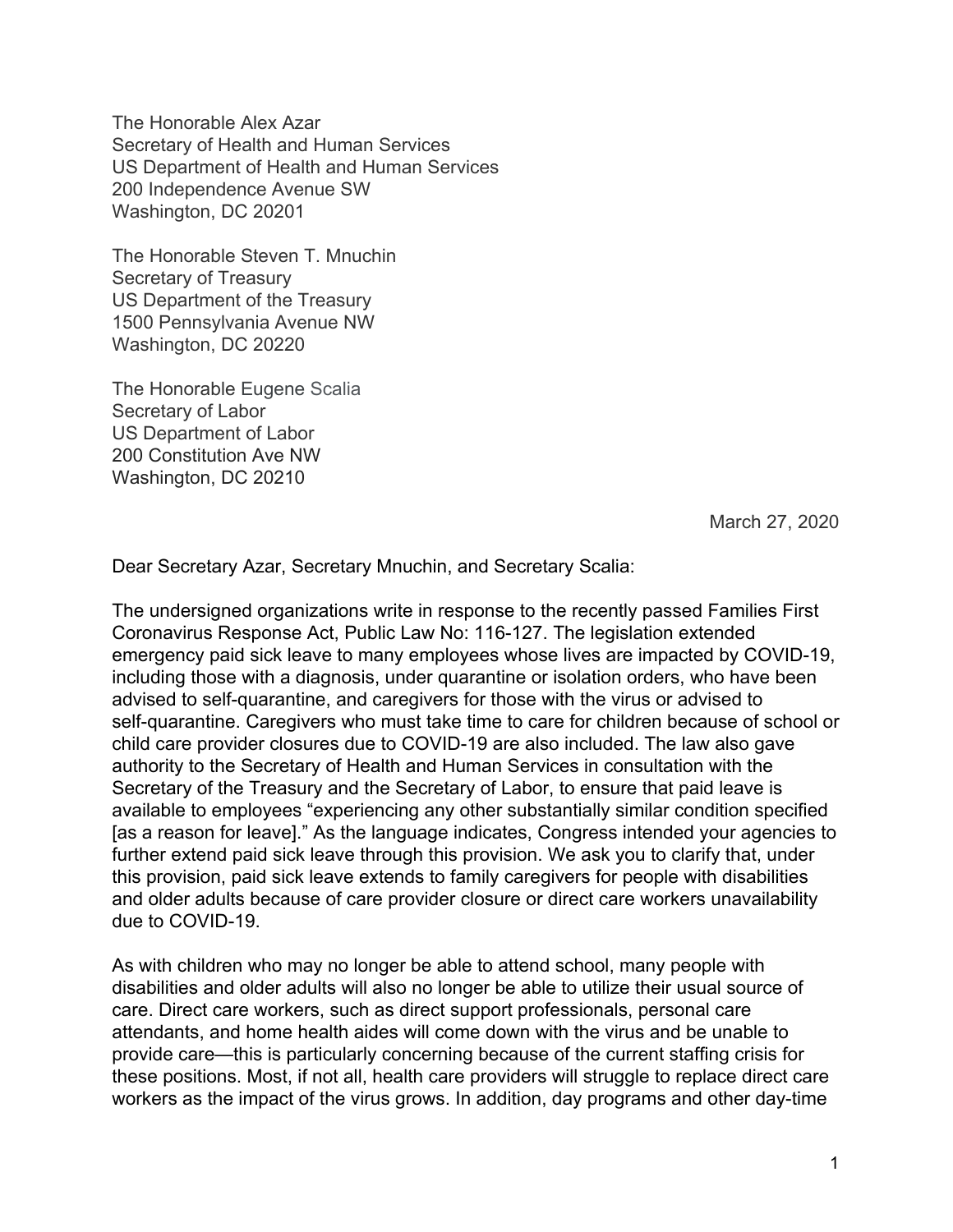activities for people with disabilities and older adults across the United States are shutting down to prevent the spread of the virus. This will leave family members with new care responsibilities—preparing meals for their sibling with a disability or ensuring their parent or grandparent takes the appropriate dose of medication at the right time. These workers are being, and will be, impacted by COVID-19 even if they or the one for whom they are caring are not directly infected with the virus or under a self-quarantine order.

This will allow millions of people to take the time they need to care for themselves or family members and slow the spread of the virus, lowering utilization of the health care system and ensuring that people with disabilities and older adults will be able to receive care when they need it. Congress wisely included the "substantially similar condition" provision to empower you to extend paid sick leave to all whose ability to work is directly affected by COVID-19. We believe that extending this leave to workers who must now care for a loved one due to reduced access to direct care providers aligns perfectly with the spirit and letter of the law.

We stand ready to work with you on this issue and are available to meet or consult about how to best enact this crucially important policy. Please contact Bethany Lilly  $\left(\frac{\text{lilly@thearc.org}}{\text{elly@thearc.org}}\right)$  with any questions or to set up a meeting.

Sincerely,

ADAPT ADAPT of Texas Addiction Connections Resource Alzheimer's Association Alzheimer's Impact Movement American Association on Health and Disability American Council of the Blind American Diabetes Association American Muslim Health Professionals American Network of Community Options & Resources (ANCOR) American Therapeutic Recreation Association Association of Assistive Technology Act Program Association of People Supporting Employment First (APSE) AUCD Autism Society of America Autistic Self Advocacy Network Bazelon Center for Mental Health Law Brain Injury Association of America Center for Law and Social Policy (CLASP)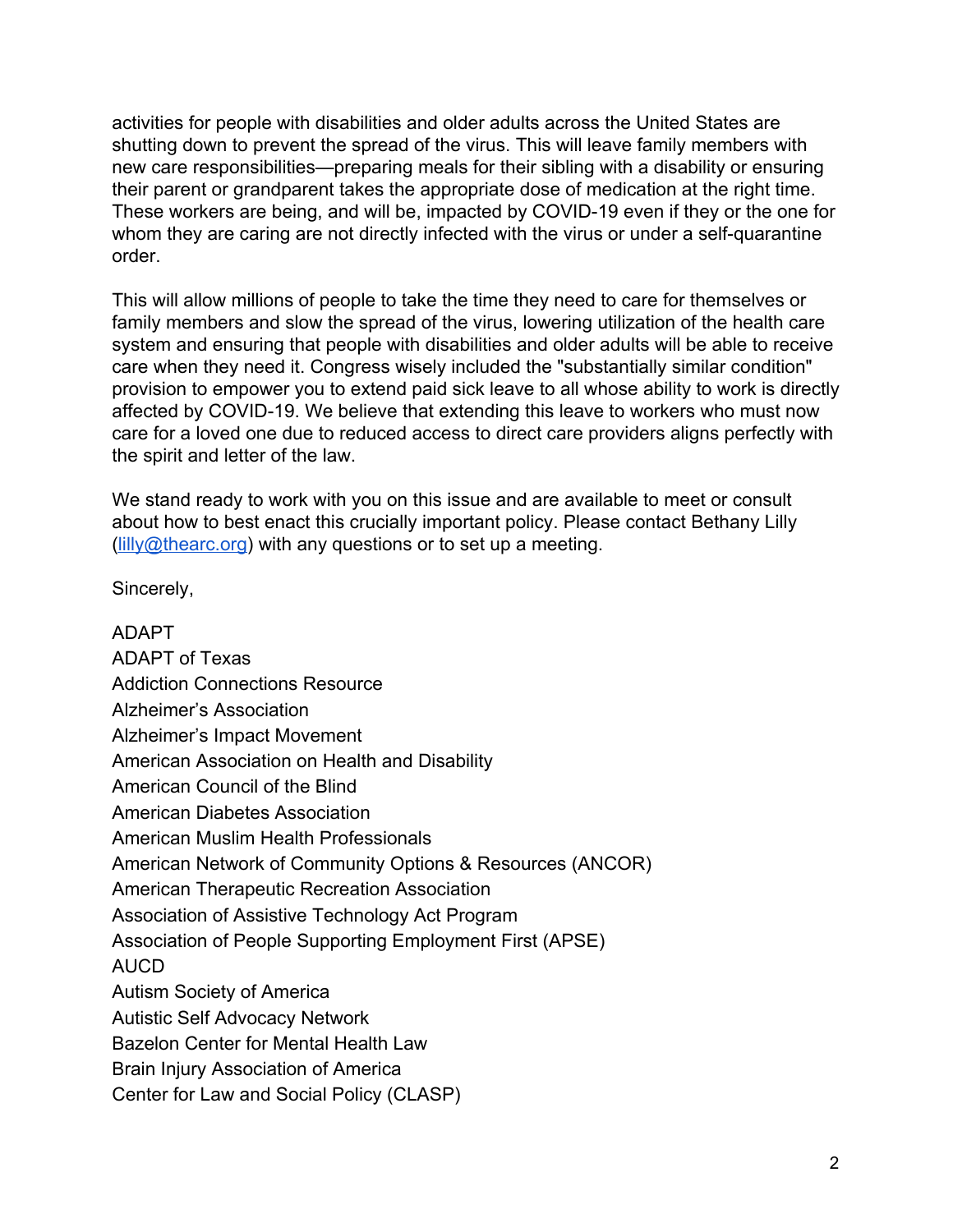Center for Public Representation Christopher & Dana Reeve Foundation CommunicationFIRST Community Catalyst Council for Learning Disabilities Disability Rights Education & Defense Fund **Easterseals** Economic Policy Institute Family Values @ Work Family Voices Georgetown Center on Poverty and Inequality Human Rights Campaign Indivisible The Jewish Federations of North America Justice in Aging Lakeshore Foundation Legal Aid at Work MAZON: A Jewish Response to Hunger MomsRising Muslim Public Affairs Council (MPAC) National Adult Day Services Association National Alliance on Mental Illness National Association of Area Agencies on Aging (n4a) National Association of Councils on Developmental Disabilities National Association of Nutrition and Aging Services Programs (NANASP) National Association of Social Workers (NASW) National Center for Learning Disabilities National Center for Lesbian Rights National Committee to Preserve Social Security and Medicare National Consumer Voice for Quality Long-Term Care National Council on Independent Living National Domestic Workers Alliance National Down Syndrome Congress National Employment Law Project National Health Law Program National Human Services Assembly National Partnership for Women & Families NETWORK Lobby for Catholic Social Justice Network of Jewish Human Service Agencies